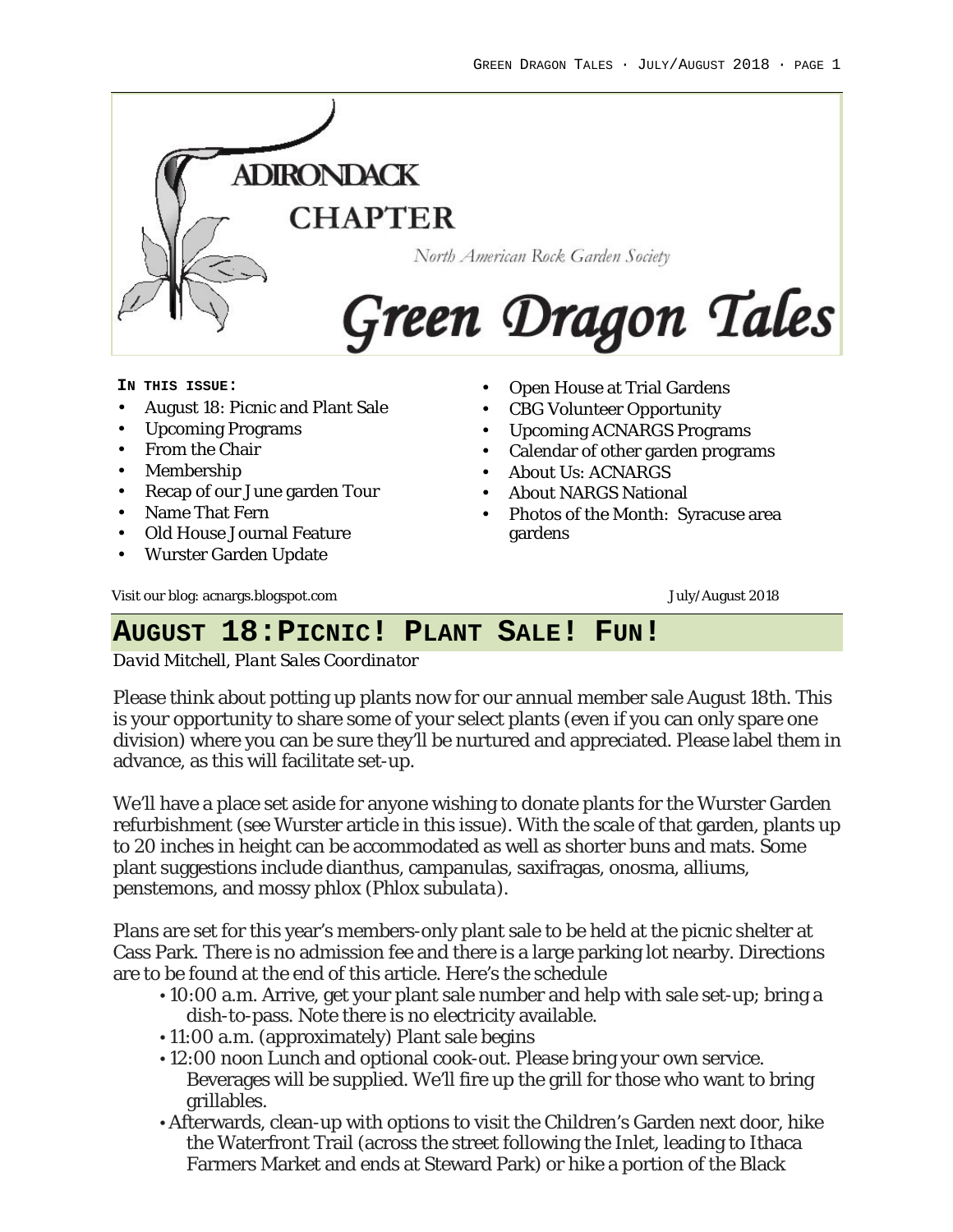Diamond Trail which begins at the far end of Cass Park and goes all the way to Taughannock State Park (optional)

As in past years, we'll very democratically allow those who arrive first to get "first dibs" at purchases. So it pays to arrive early and sign in. All members are welcome, whether you bring plants to sell or not. This sale has become an important revenue stream for the Chapter and enables us to bring knowledgeable out-of-town speakers.

For the treasured and rare plants, we will have a silent auction table. Note this is our only members-only sale and we should have some real gems (last year there was a number of rock garden plants and they were a big hit). You may become a 2018 member at the meeting for \$15 (\$20 for a household). It's still a great value since we have half of our program year ahead of us.

We have a great set-up for the sale with options to contend with whatever weather mother nature throws at us – tables under a roof that can be moved outdoors (as long as we move them back at day's end).

All in all, look forward to a good time with plenty of plants and food for everyone!

**Our meeting will be held** at the picnic pavilion at Cass Park next to the Ithaca Children's Garden. There is no address for the pavilion since there is no mailbox but the Children's Garden address is **121 Turtle Lane**. The garden has good signage and the pavilion is just past the garden on the same side, along the Inlet on Rt. 89 on the left side of the road, still in the city of Ithaca. There is ample parking nearby as well. Hopefully you will have a chance to meander over to the Children's Garden; it's got some pretty neat stuff. Note: there is no on-site electricity at the pavilion.

## **AND UPCOMING PROGRAMS…**

With half our program year ahead of us, here are the programs for the remainder of 2018. Quite a lot to look forward to!

September 15: Bonnie Gale: Willow Fences & Other Natural Structures. Extended meeting (plan for 2-3 hours). We will meet at Cooperative Extension (615 Willow Av, Ithaca) for a presentation plus hands on demonstration.

October 20: Julia Goren, Education Director for the Adirondack Mountain Club. New York State has approximately 40 acres of alpine environment, most of them located in the high peaks of the Adirondacks. Here's our opportunity to learn about the plants that grow there and what is being done to preserve them in this fragile environment.

November 10: Evelyn Lee, Butternut Gardens, LLC (formerly with Oliver's Nursery in Fairfield, CT.) Behind the Scenes at a Flower Farm. This will be our last meeting of the 2018. Both October and November meetings are back at the Whetzel Room on the Cornell campus.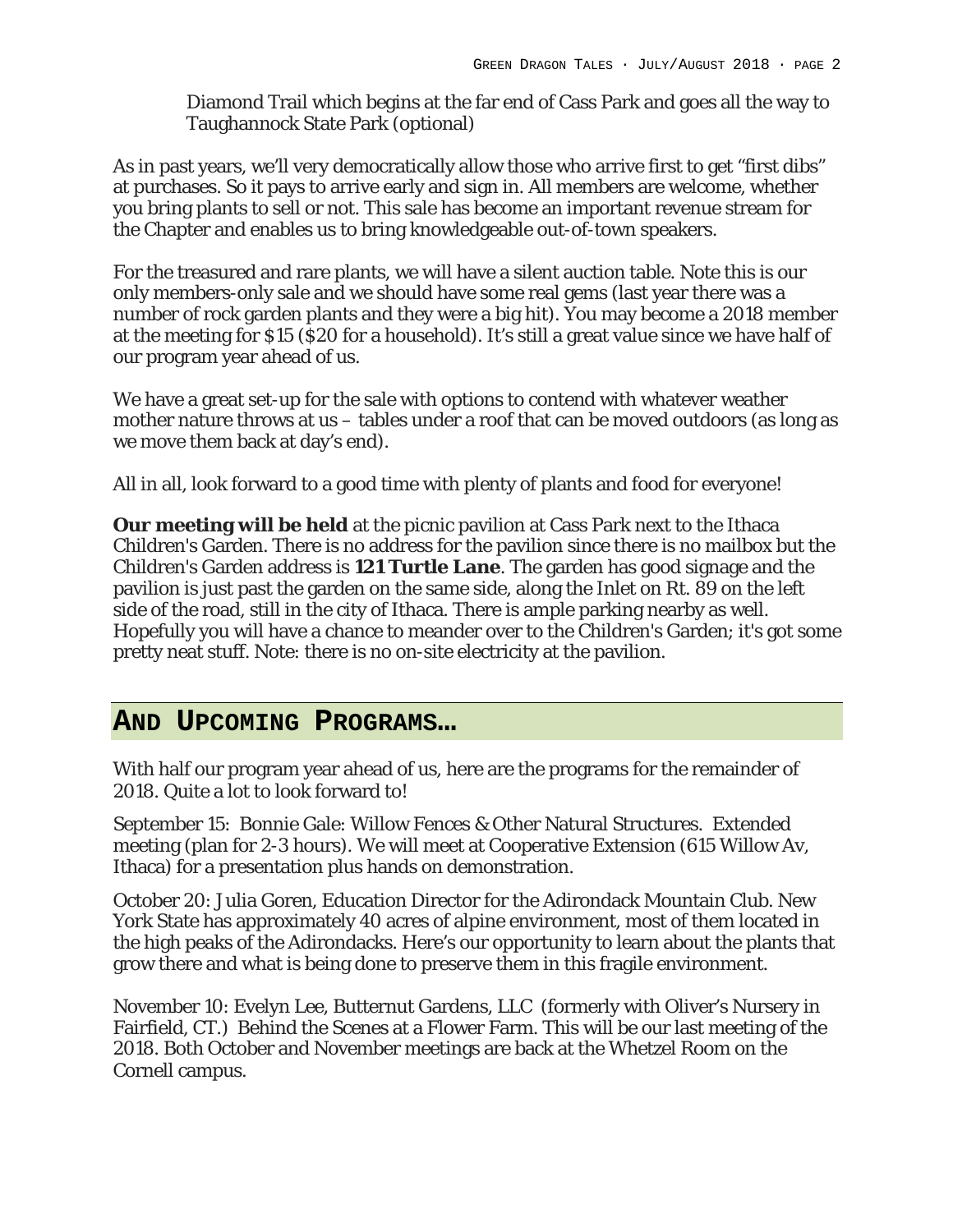## **FROM THE CHAIR**

After weeks with very little rain and a parched lawn, we have had about 3 inches of sorely needed rain here in the last 2 days (I'm writing this on July 25). I hope you have also been on the receiving end of this week's precipitation. It provided much needed moisture and a very welcome break from the daily watering chores (for too many plants in pots and seedlings). It will also give me several days off from watering the thirsty vegetable garden.

Thinking of August and our annual picnic, I hope you're thinking about plants to donate for our plant sale. All kinds of plants can be donated from perennials to rock garden plants, trees and shrubs, to houseplants and tender outdoor plants. Plants will look perkier and sell better when they've had a few weeks to adjust to their new home in a pot, so try to get your potting done ASAP if you haven't already done so. It's also helpful to bring boxes, flats, or other containers to transport your purchases.

Garden rehab is a challenging endeavor that we're facing with the Wurster Garden. Some of us have done weeding there this spring/summer, and we are planning on installing some new plants in the garden. It's a bit of a tough environment, as it does not get routine watering, so the plants have to be tough. September is an ideal time to plant, when the air temperature is cooler, the sun is lower in the sky, and it is not as dry as summer. So if you have any rock garden plants that are available to share, get in touch with David, Carol, or me or plan to set some aside to donate when we meet at our August picnic. I for one have a few good-sized seedlings from my successful NARGS seed germination to donate for Wurster.

I'm facing a fair amount of garden rehab myself with my home gardens. Over time, some plants like bleeding hearts (*Lamprocapnos spectabilis*) spread fairly aggressively. Those bleeding hearts look lovely in May, when they're at the height of their blooming, even when there are a few too many of them. By July, they have grown tall, the leaves and stems are yellowing or brown, and they're looking pretty ratty. One really gets a sense of how extensive a plant like that is when there are a few dozen to cut down to tidy up the garden!

Then there are situations in which conditions have changed and the original plants are no longer very happy. I have a mophead hydrangea (*Hydrangea macrophyl*la) on the south side of the house that used to be shaded at the height of the day by a tall maple tree. The maple is no longer there, the hydrangea is in full sun and it was sulking through June and July, as it likes to be well watered. On top of that, it was an old variety that only bloomed on old wood, so it was time to compost it.

It's not easy for me to dispatch plants to their hereafter, but it really is good to resolve problem plants. I have a new hydrangea that will bloom on new wood and will get planted in a less sunny exposure. Some of my garden rehab will get done this year. Now if only my garden tasks would get done as fast as the planning!

John Gilrein, Chair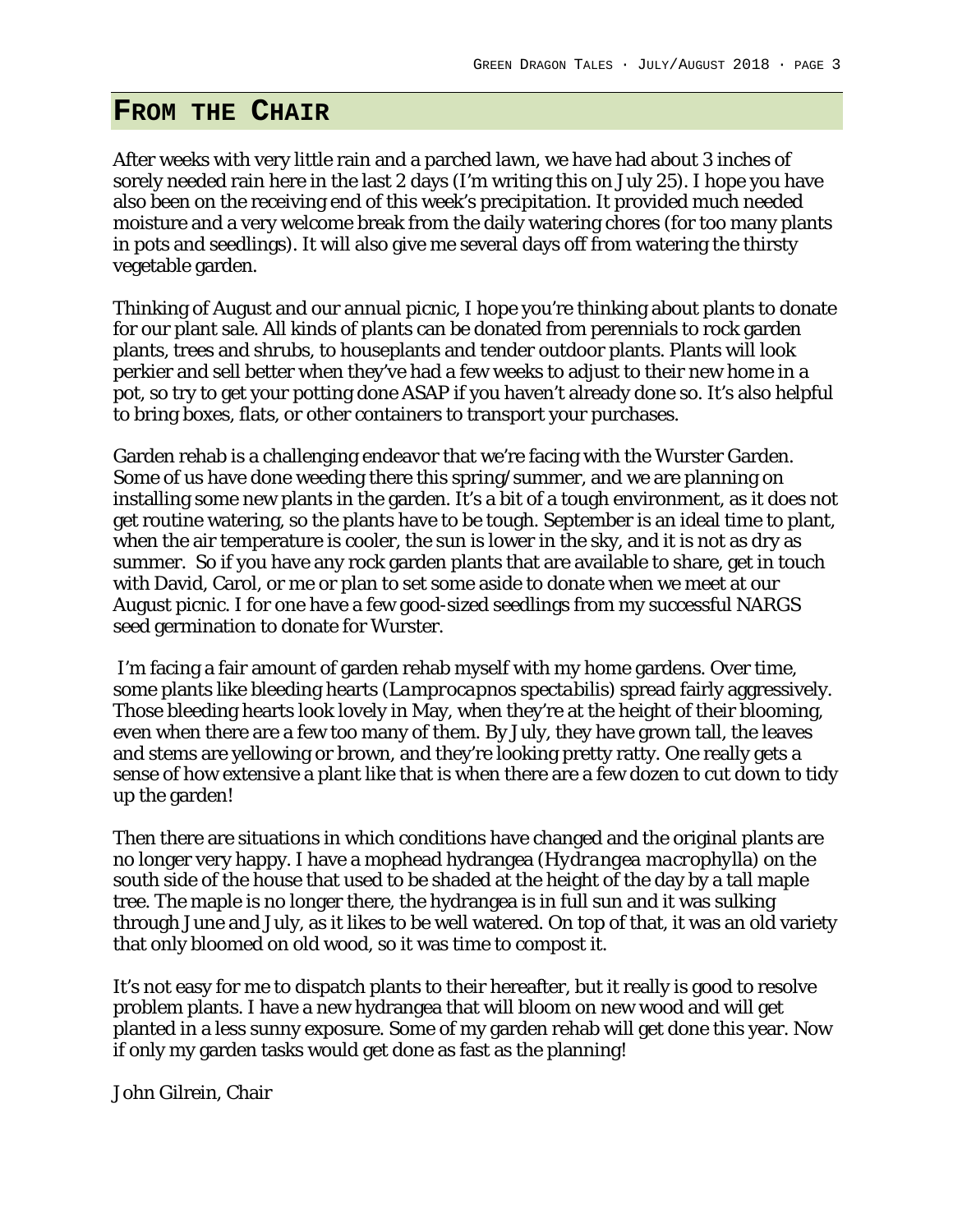## **A GOOD TIME TO RENEW!**

*Mary Stauble, Membership Coordinator*

Please welcome new member Barbara Vartanian from Greene, NY.

You must be renewed for 2018 to participate in the members' only plant sale at our August picnic. Dues are \$15 for individuals, \$20 for a household and you may join or renew at the August meeting. Check my email announcement of the newsletter link for your membership status.

The renewal form is at **http://www.acnargs.org/join.pdf** and can be printed out and completed or there will be forms at the picnic. Contact Mary Stauble at **mes2@cornell.edu** if you have any questions.

*To our Chapter members: A membership directory is published electronically every year in September and accompanies the September newsletter as an attachment. For those who receive a paper copy of the Green Dragon, you will be mailed a printed directory. To respect our members' privacy we do not post the directory online.*

## **AND A GOOD TIME WAS HAD BY ALL**

Our day trip to tour Syracuse area gardens on June 23rd was a smashing success all around. We escaped the rain that threatened to dampen our day but not our spirits and saw some amazing gardens! It was a full day indeed with a total of 5 gardens visited and a shopping opportunity too. Many thanks to Michael Brennan, Dianne Bordoni and Donna Kraft (both of whom had just returned from the American Conifer Society National Conference), John Gilrein who likewise had just returned from a trip to Croatia, and to Diana Smith of Topiary Gardens for opening their gardens and for all the behind-the-scenes preparation involved with hosting us..

We also held a mini-plant sale at John's which brought in \$58 for the Chapter. Will this become a new tradition? Thanks to those who donated and purchased plants. A collage of photos from the day is included at the end of this newsletter.

### **NAME THAT FERN**

#### *Rosemarie Parker*

I consulted Robert Wesley and he has confirmed that the creeping fern at Donna Kraft's garden, which a number of us brought home, is the native oak fern, *Gymnocarpium dryopteris*. May it prosper so we can continue the giving to others. (Aren't I overly optimistic?)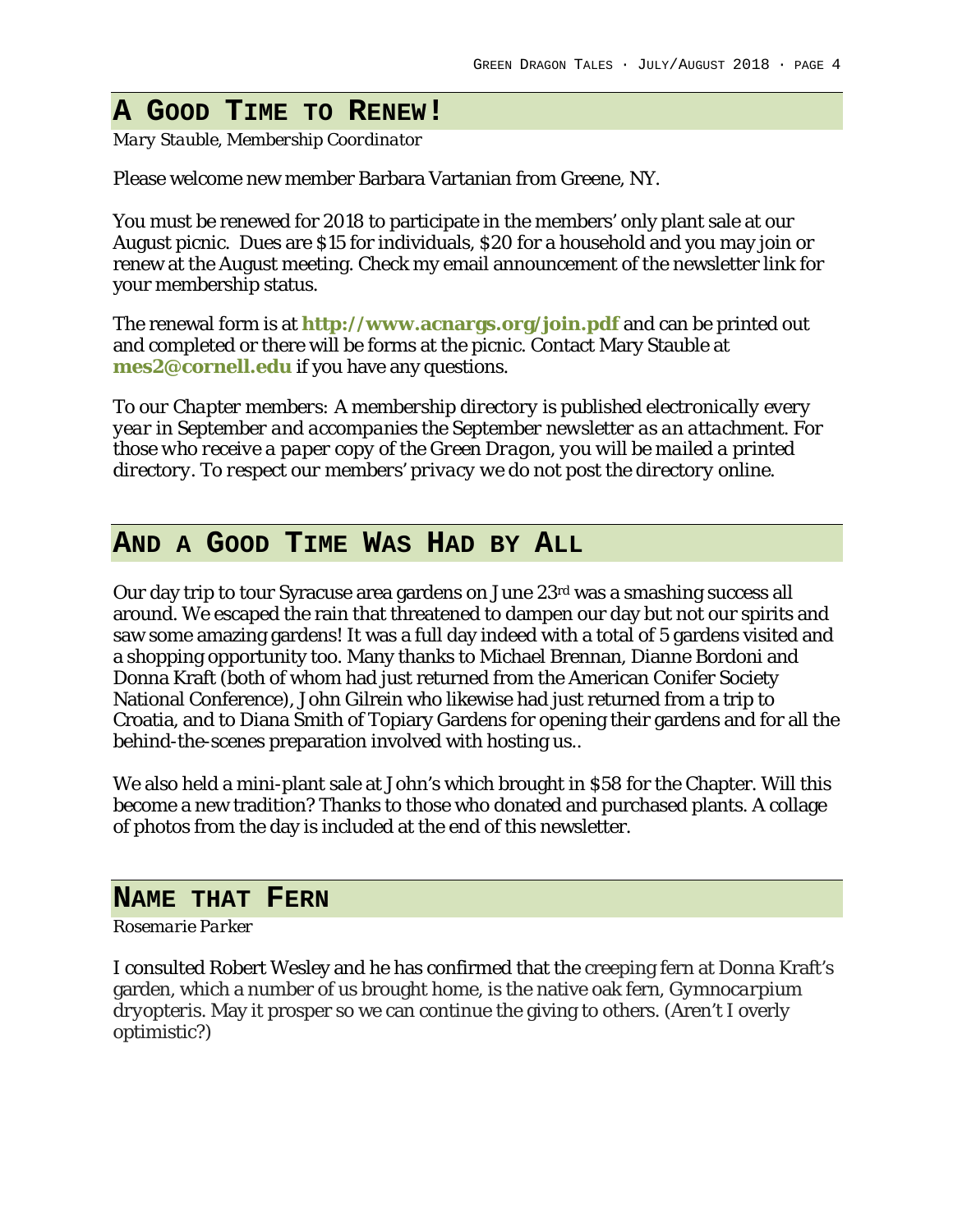### **OLD HOUSE JOURNAL FEATURES STEVE'S NEW GARDEN!**

About the time this newsletter is distributed the August issue of *Old House Journal* should be hitting the newstands. You just might want to grab a copy because…there's a wonderful illustrated article of Steve Whitesell's garden. I say it is a new garden because you remember his house and garden were flooded in 2011, thanks to Hurricane Irene. It necessitated emergency renovation of the house and for the garden…a complete doover. And what a garden! The photos in the article will have to suffice until I get a chance to visit.

### **WURSTER GARDEN UPDATE**

We are all so busy with our gardens...and with life in general that it's hard to schedule work time at our Wurster Rock Garden. Rock gardens tend to be low maintenance but we've been pushing the limit a bit. Thanks to some individual efforts the garden has been holding its own but was desperately in need of a concentrated effort. A work day was scheduled on July 19. Many thanks to Wendy Sherman who came all the way from Syracuse that day! And to David Mitchell, John Gilrein and, Carol Eichler for their individual efforts. If others have helped, let me know (Carol) and my apologies for any omissions.

Here's a little history about the garden. The Wurster Garden was constructed by members of our Chapter in 2000-2001 and planted in the spring of 2001 with funds from the Al Wurster Memorial Fund, a Norman Singer grant from NARGS, and Chapter funds. A Committee of our membership met multiple times to plan the garden and even more volunteers were involved with implementing the plan. The design is intended to be educational since it incorporates several types of rock garden construction: wall, traditional terraced "English style", crevice, Czech crevice (using large stones), sand, and wall as well as a bog garden at



Wurster in bloom in May 2017. We get many compliments.

the very top. Robin Bell is largely credited with the completed design. It is located on the property of Cooperative Extension of Tompkins County at 615 Willow Avenue on the Dey Street side. Our Chapter has maintained the garden ever since with supplemental plants added yearly from mail order nurseries, member donations and often from unsold plant-of-the-month plants.

Since planting the garden, we have learned a lot – the good, the bad, and the ugly. First the good: the garden has good bones. There have been no structural issues. However we had designed the bog with rivulets flowing to the lily pond below. We no longer have electrical access so this is no longer an option. Secondly the garden is absolutely spectacular in late May with so many flowers in bloom. We wish more people were aware of its existence and that it were visited by more people. Many people who come to Extension are unaware of the vacant lot where not just this garden but others exist. We should perhaps be publicizing the garden more.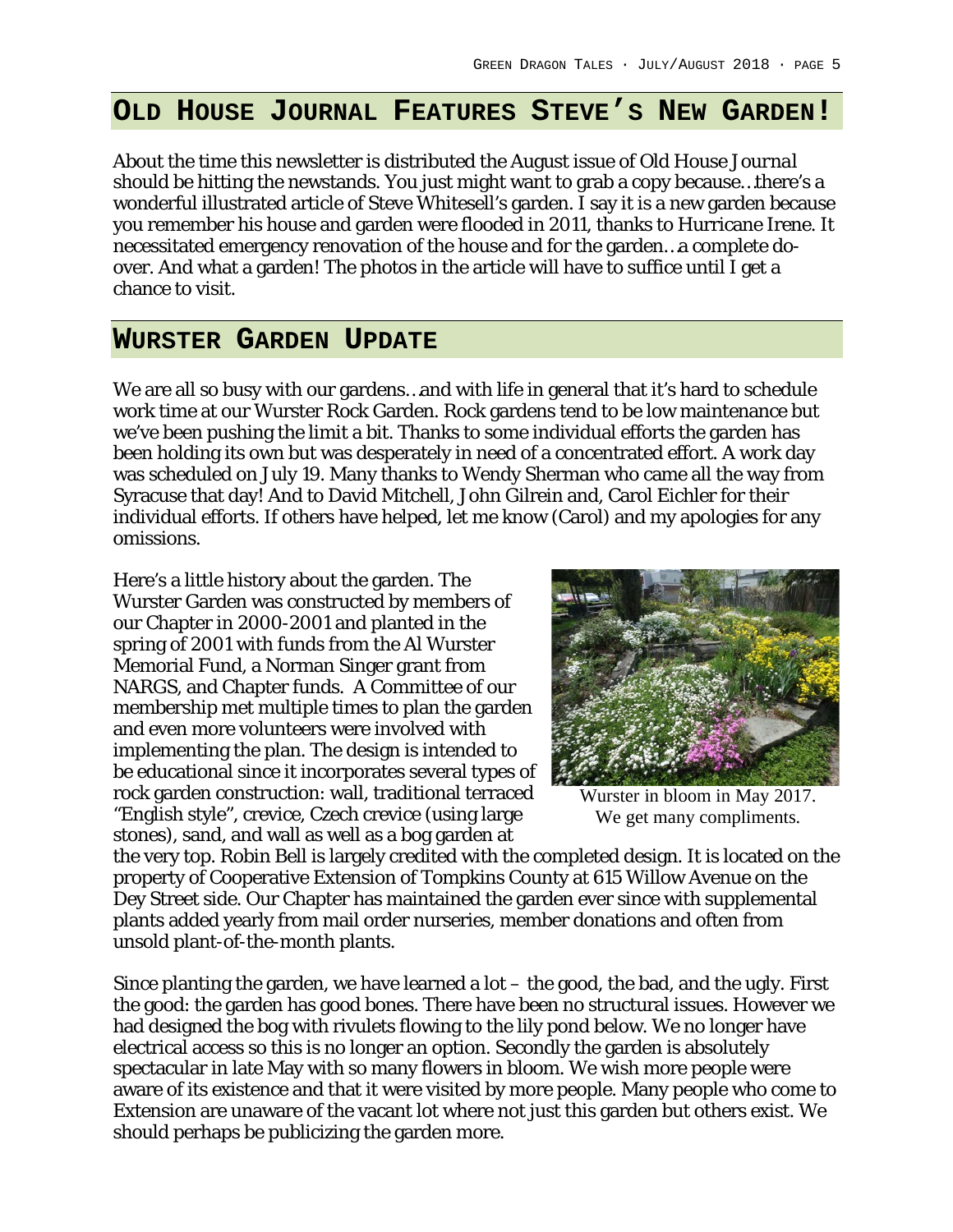And the challenges? We need to think about adding plants that will flower later for greater seasonal interest. The site is very sunny which is not to the liking of many rock garden plants. Add to that the issue of watering which, due to the fact we are all volunteers, does not happen on a regular basis. That tends to translate to planting before May when we can generally expect cooler temperatures and regular rains to settle the plants in. We have lost many plants due to the challenges of the site. Tiny buns get lost to larger plants and need a designated area if they are to be used at all. The crevice garden has become a meadow which was not our original intent. People like to climb on the rocks! – a big no-no – and we see unintentional damage to the garden due to its public nature.

Now the thugs are taking over. And we realize it is time for a major overhaul starting this fall. We are calling upon you, our membership, to consider coming to a work session or two. We also need plant donations and what better time to start than at our August sale. A special table will be set aside at the August member sale for you to make one or more plant donations.

You should contact David Mitchell if you are willing to be part of the Wurster rejuvenation project. He maintains a list of people who have indicated interest and sets up work sessions. Stay tuned.

Editor's Note: Here's a big shout out to David Mitchell who, for many years, has shouldered the lion's share of oversight of our Wurster Memorial Rock Garden. Thank you!

## **BLUEGRASS LANE OPEN HOUSE**

Bluegrass Lane Turf and Landscape Research Center, Cornell Floriculture and Cornell Botanic Gardens invite you to an open house at 232 Bluegrass Lane, Ithaca, NY 14853 (off Warren Rd., near Robert Trent Jones Golf Course, follow signs for parking)

This event is open to the public. Bring your friends and family on Saturday, August 11 from 9 am to 2 pm. Please note that these are research plots; no picking flowers or taking cuttings, please! Restroom facilities are limited.

Come and see:

- Annual and perennial plant trials
- Pollinator garden
- Grafted tomatoes
- Planting media trials
- Containers planted by the Botanic Gardens' amazing gardeners!

Staff will be available to answer questions on what we do.

If you have questions or need special accommodations please contact Tara Reed tln2@cornell.edu or 607-592-5620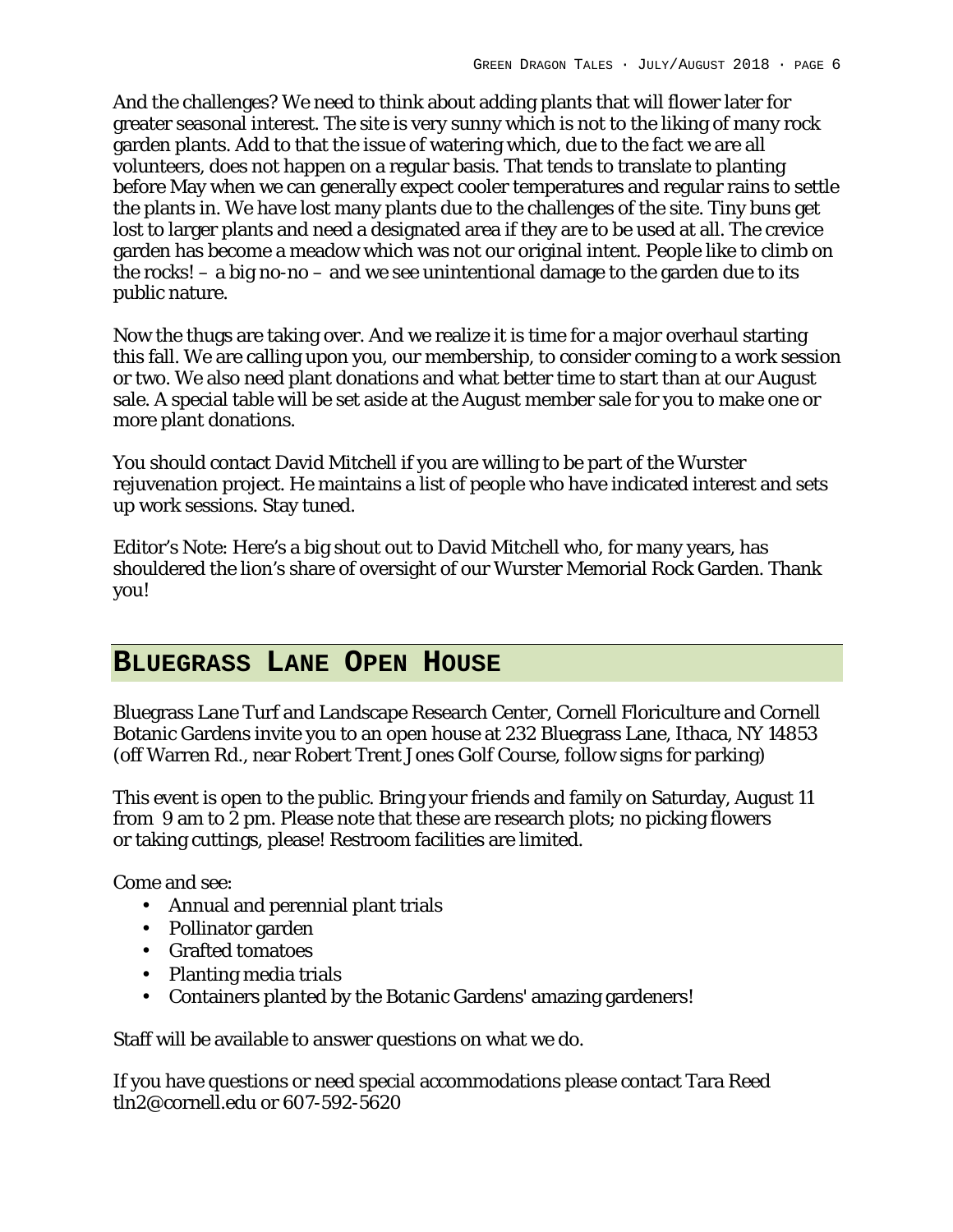## **AND ANOTHER ROCK GARDEN LEARNING OPPORTUNITY**

*Emily Detrick, Horticulturist, Cornell Botanic Gardens*

Cornell Botanic Gardens is beginning a revitalization project for the Heasley Rock Garden. The garden, dedicated in 1981 in honor of Walter C. Heasley, Jr., was originally designed as a textbook garden to illustrate various habitats in the alpine environment. Plants were selected to represent communities typical of rock-crevice, scree, moraine, and alpine meadow habitats. The specimens are either true alpine plants or demonstrate growth habits of adaptations found in alpine plants.



From L to R: Mary, Linda, & Marlene at work at the Heasley Rock Garden

Thanks to the enthusiasm and work of dedicated NARGS member volunteers Marlene Kobre, Mary Squyres, and Linda Uhll, along with staff horticulturist Emily Detrick, the garden is being maintained and rejuvenated. We are especially excited for this revitalization project in advance of the 2020 national NARGS conference in Ithaca.

The Botanic Gardens is currently seeking rock garden plant and seed donations of known provenance, as well as volunteers to help with garden maintenance.

If you are interested in volunteering your time to work in the garden, please contact Kevin Moss at **km274@cornell.edu**.

If you are interested in donating divisions, plants, or seeds from your own collections to the Heasley Rock Garden, please email Emily (**efd46@cornell.edu**) and Irene Lekstutis (**iml1@cornell.edu**) and include:

- Botanical name(s)
- Quantity
- Provenance data (original source of plants or seeds)

# **UPCOMING 2018 ACNARGS PROGRAMS**

*Mark your calendars! Unless otherwise specified, all local events start with a brown bag lunch at noon with the program following at 1 pm, and take place at the renovated Whetzel Room, 404 Plant Science Building, 236 Tower Road, Cornell University, Ithaca, NY.*

August 18: Members' Only Plant Sale and Annual Picnic, Cass Park Picnic Pavilion, Route 89, adjacent to the Ithaca Children's Garden, across from the Cayuga Inlet and Waterfront Trail and site of the trailhead to the Black Diamond Trail

September 15: Bonnie Gale: Willow Fences & Other Natural Structures. Extended Cooperative Extension (615 Willow Av, Ithaca) for a presentation plus hands on demonstration.

October 20: Julia Goren, Education Director for the Adirondack Mountain Club.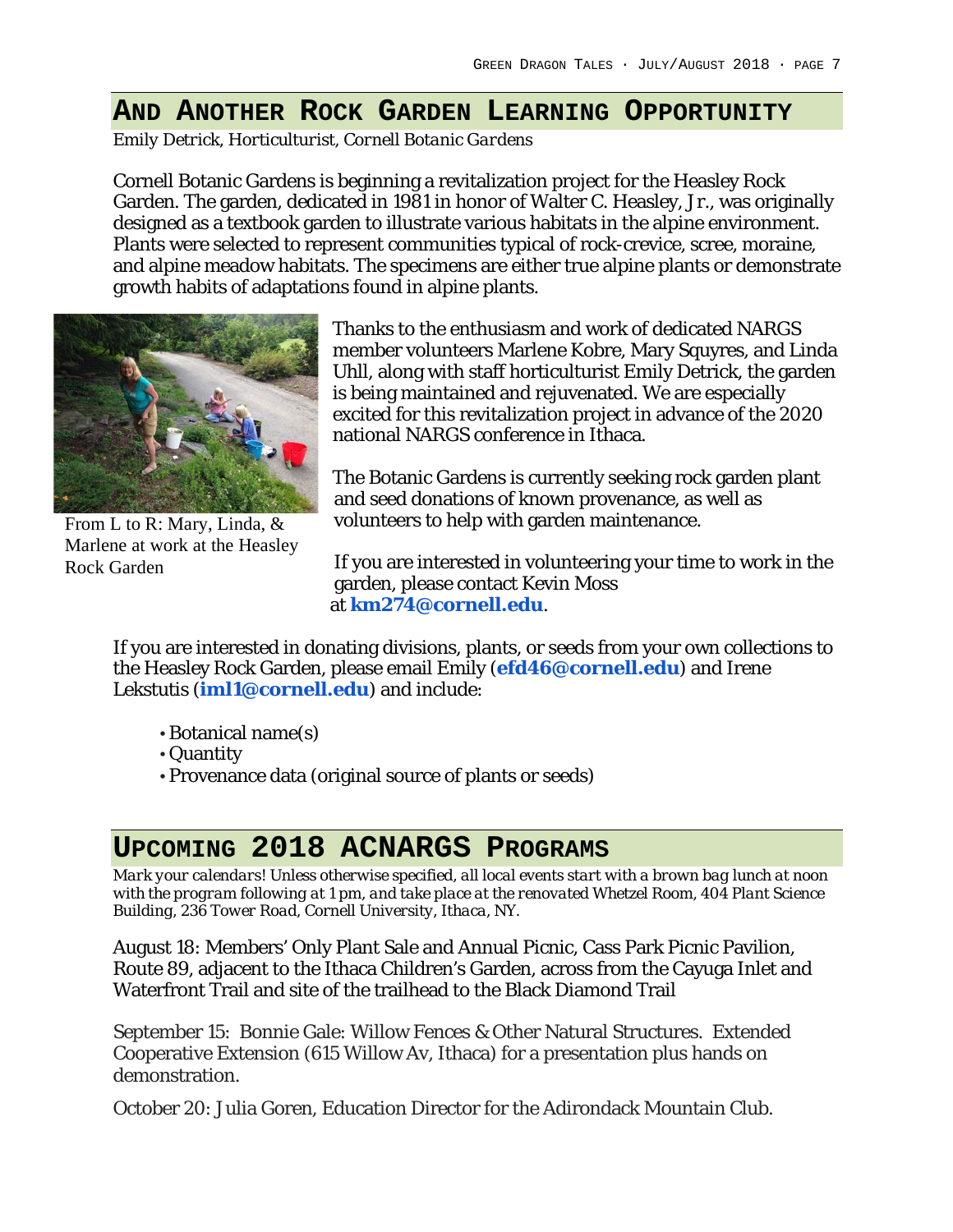November 10: Evelyn Lee, Butternut Gardens, LLC (formerly with Oliver's Nursery in Fairfield, CT.) Behind the Scenes at a Flower Farm.

May 3-5, 2019: "Rooted in Diversity," NARGS Study Weekend at the Sheraton Great Valley Hotel in Frazer a suburb of Philadelphia, sponsored by Delaware Valley Chapter NARGS. More information in the fall issue of the NARGS *Rock Garden Quarterly.*

May 8-11, 2021: International Rock Gardening Conference, Perth Scotland. Start saving your pennies.

As we learn more details of these meetings they will be included in future newsletters, our blog, **acnargs.blogspot.com**, and our Facebook page, **http://www.facebook.com/acnargs**.

## **HAVE SOME/WANT SOME**

I seem to be the only one using this space to list my haves and wants. It's working for me as I can say that my listings have resulted in my "Wants" being fulfilled. So please think about using this classified space for your own wants and needs. Do you have too many large pots? Do you want some small pots? Do you have too many divisions (that will otherwise go into the compost)? Are you seeking a certain plant? The idea is to use this newsletter to express your "haves" to give away and "wants" for any items you are seeking. To post a request contact Carol Eichler, newsletter editor at **carolithaca@gmail.com**.

### **HAVE:**

Clay pots of various small-ish sizes, in storage at Tompkins Cooperative Extension greenhouse, 615 Willow Avenue. Help yourself. (I don't know if they are still there)

### **WANT:**

Plastic "woven" berry baskets. Carol Eichler, **carolithaca@gmail.com**

## **CALENDAR OF SELECT GARDEN EVENTS**

*To have a garden event in your area listed send all pertinent information to Carol Eichler at carolithaca@gmail.com*

Cooperative Extension Horticulture Programs, located at 615 Willow Av., Ithaca. 607- 272-2292. Unless otherwise stated, classes require pre-registration and have a selfdetermining sliding fee scale. More info at **www.ccetompkins.org**

Finger Lakes Native Plant Society Meetings from 7-8:30pm at the Ithaca Unitarian Church annex (corner of Buffalo & Aurora, enter side door on Buffalo St. & up the stairs). More info at **www.FLNPS.org**. Plus FLNPS Walks meeting at different times and locations.

Cornell Botanic Gardens (formerly Cornell Plantations) calendar of events visit: **CBG Calendar**.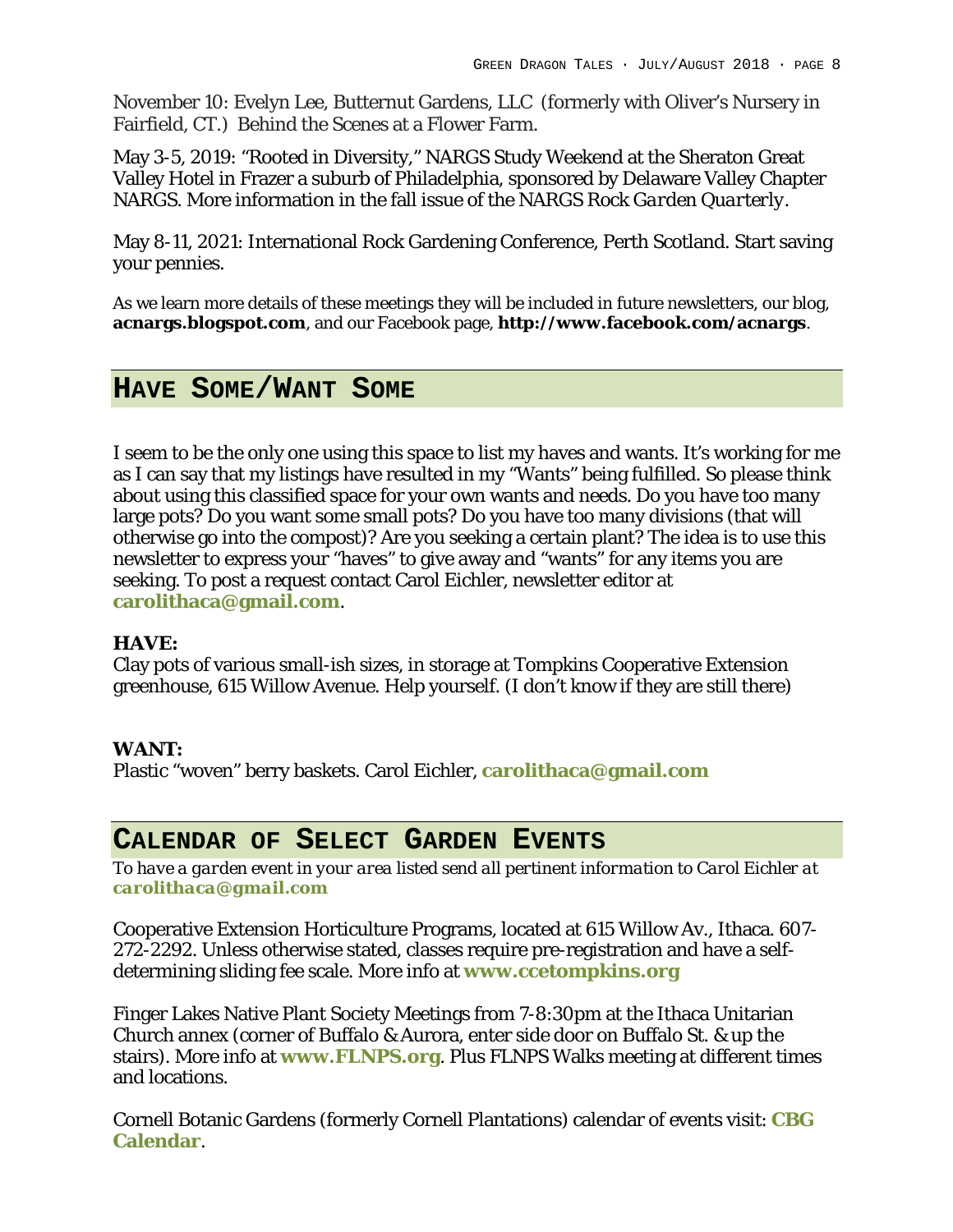## **ABOUT US - ACNARGS**

We are an all-volunteer organization and one of thirty-eight NARGS affiliated chapters active in North America. Our annual Chapter activities include 6 program-speaker meetings, the *Green Dragon* newsletter, web and Facebook pages, garden visits, overnight garden trips, hands-on workshops, and 3 plant sales a year. Our meetings are informal, friendly gatherings that provide a wealth of information and offer a source for unusual plants, plus the opportunity to be inspired by other gardeners. The public is always welcome.

Chapter membership starts at \$15 a year based on the calendar year. Membership includes these benefits: newsletter sent to you electronically (or option by mail for an extra fee), opportunity to travel on our planned overnight garden trips, annual membership directory, and plant sale discounts and member only sales, including Plant-of-the-Month sales. Download a membership form here: **http://www.acnargs.org/join.pdf**).

## **ABOUT NARGS NATIONAL**

NARGS National is our parent organization: We encourage you to join (online at **www.nargs.org**) for only \$40 a year. Benefits include a seed exchange, a quarterly publication, and an on-line web site featuring an archive of past publications, a chat forum and a horticultural encyclopedia. NARGS National also conducts winter study weekends and holds its Annual Meeting in interesting places where attendees have the opportunity to visit gardens, and take field trips, often to alpine areas, as well as hear talks by outstanding plants people from around the world. More recently, NARGS is offering botanical tours each year, both within the US and abroad.

## **2018 BOARD MEMBERS AND CONTACTS**

*If you want to volunteer, we'd love to hear from you!*

Chair: John Gilrein, **basecamp@alum.syracuse.edu** Program: Terry Humphries, **terryehumphries@gmail.com** Program Committee Members: **Could this be you?** Secretary: Mary Stauble, **mes2@cornell.edu** Treasurer: BZ Marranca, **mmm10@cornell.edu** Plant Sales Chair: David Mitchell, **dwm23@cornell.edu. Seeking a Co-Chair for 2018 to work alongside David…Why not you?** Plant Sales Committee Members: Michael Loos, BZ Marranca, Carol Eichler Plant of the Month: Marlene Kobre, **mkobre@ithaca.edu** Membership: Mary Stauble, **mes2@cornell.edu** New Member Hospitality: Nari Mistry, **nbm2@cornell.edu** Newsletter Editor: Carol Eichler **carolithaca@gmail.com** Calendar: Pat Curran, **pc21@cornell.edu** Webmaster, Program Tech: Craig Cramer, **cdcramer@gmail.com**

#### **GREEN DRAGON TALES**

Published eight times a year (Jan/Feb., March, April, May/June, July/Aug., Sept., Oct. Nov./Dec.). Submit articles by the fourth Friday of the month preceding publication to Carol Eichler, carolithaca@gmail.com**.** Note: The next issue of *The Green Dragon* will be our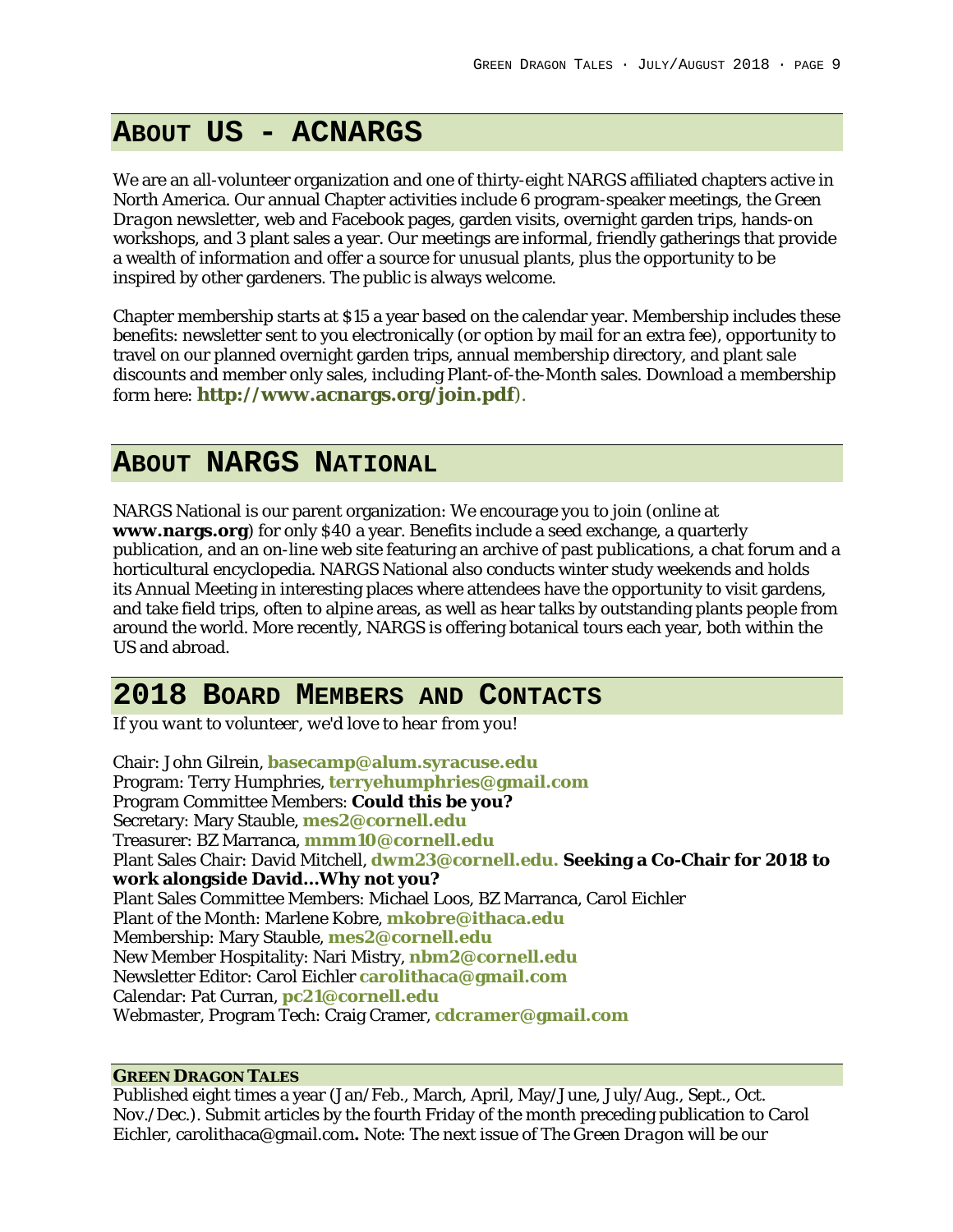September 2018 issue. The newsletter is always posted and printable each month on our website: **www.acnargs.org**

# **PHOTOS OF THE MONTH: MEMORIES OF JUNE GARDENS**

Memories of June Gardens



Michael Brennan's Garden and "the group"











Dianne Bordoni's Garden





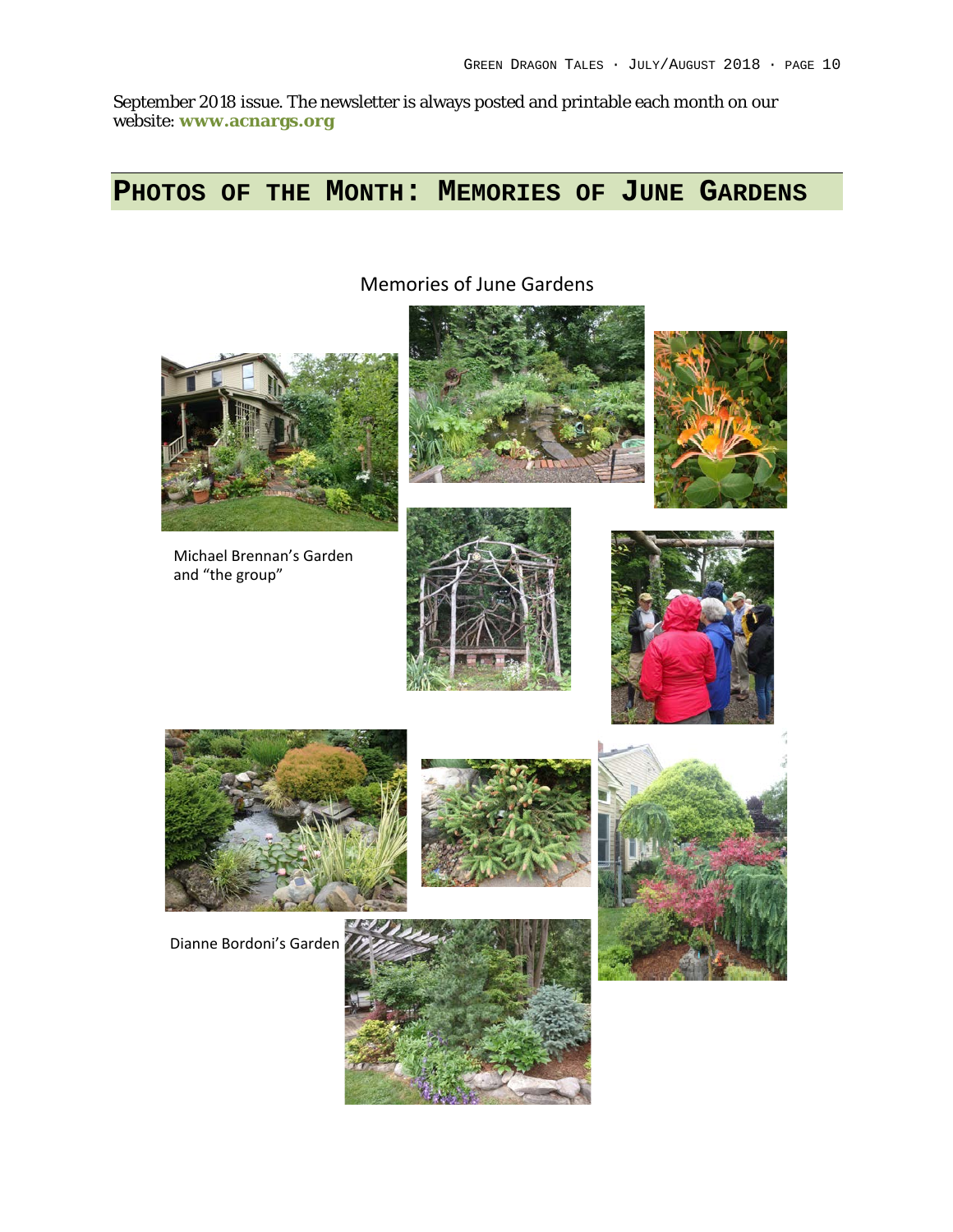

Diana Smith's Garden and Topiary Gardens Nursery